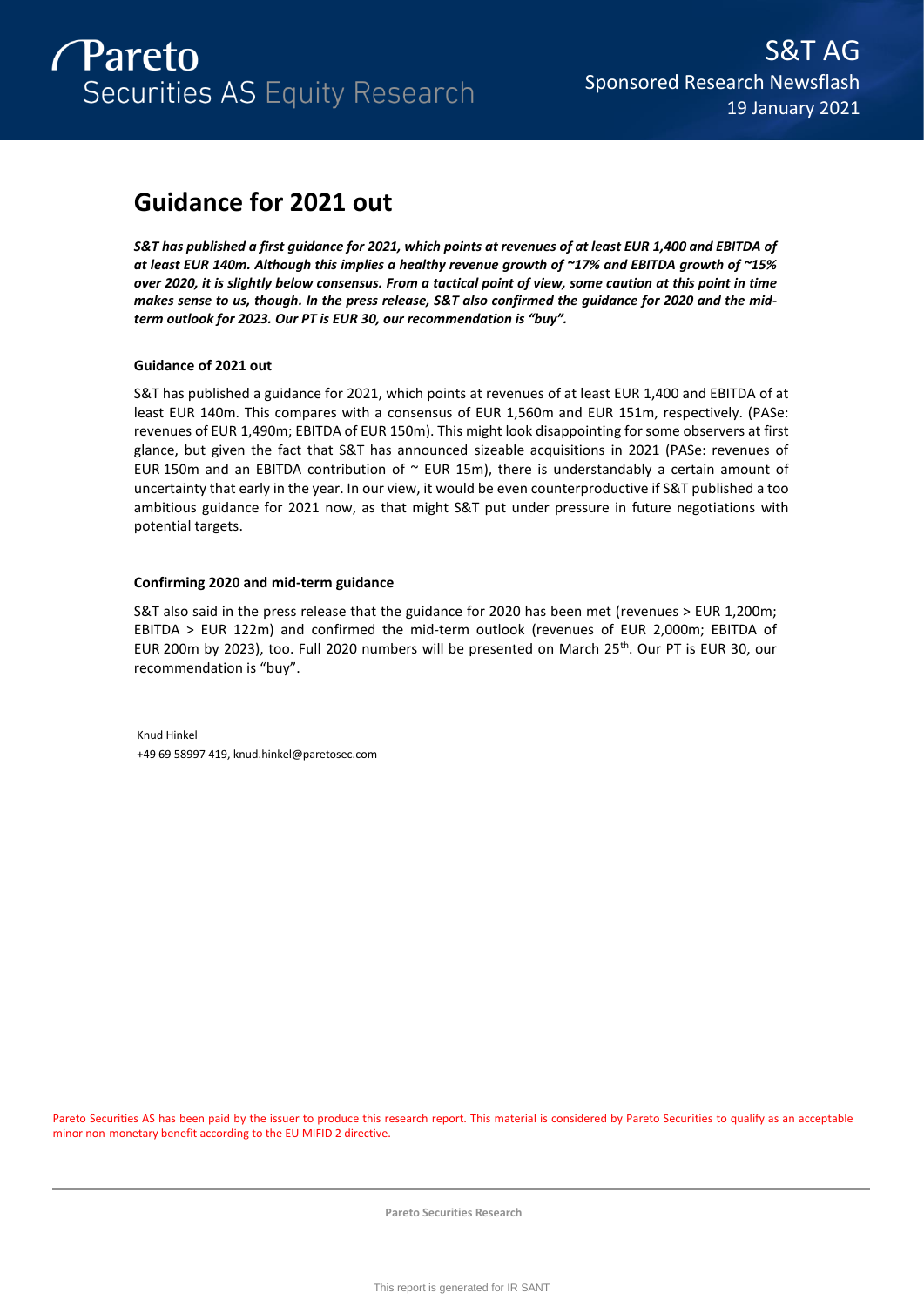### **Disclaimer and legal disclosures**

### **Origin of the publication or report**

This publication or report originates from Pareto Securities AS, reg. no. 956 632 374 (Norway), Pareto Securities AS, Frankfu rt branch, reg. no. DE 320 965 513 / HR B 109177 (Germany) or Pareto Securities AB, reg. no. 556206-8956 (Sweden) (together the Group Companies or the "Pareto Securities Group") acting through their common unit Pareto Securities Research. The Group Companies are<br>supervised by the Financial

### **Content of the publication or report**

This publication or report has been prepared solely by Pareto Securities Research.

Opinions or suggestions from Pareto Securities Research may deviate from recommendations or opinions presented by other departments or companies in the Pareto Securities Group. The reason may typically be the result of differing time horizons, methodologies, contexts or other factors.

#### **Sponsored research**

Please note that if this report is labelled as "sponsored research" on the front page, Pareto Securities has entered into an agreement with the company about the preparation of research reports and<br>receives compensation fr research is however commissioned for and paid by the company and such material is considered by Pareto Securities to qualify as an acceptable minor non-monetary benefit according to the EU MiFID II Directive.

#### **Basis and methods for assessment**

Opinions and price targets are based on one or more methods of valuation, for instance cash flow analysis, use of multiples, behavioral technical analyses of underlying market movements in combination with considerations of the market situation and the time horizon. Key assumptions of forecasts, price targets and projections in research cited or reproduced appear in the research material from the named sources. The date of publication appears from the research material cited or reproduced. Opinions and estimates may be updated in subsequent versions of the publication or report, provided that the relevant company/issuer is treated anew in such later versions of the publication or report.

Pareto Securities Research may provide credit research with more specific price targets based on different valuation methods, including the analysis of key credit ratios and other factors describing the securities creditworthiness, peer group analysis of securities with similar creditworthiness and different DCF-valuations. All descriptions of loan agreement structures and loan agreement features are obtained from sources which Pareto Securities Research believes to be reliable, but Pareto Securities Research does not represent or warrant their accuracy. Be aware that investors should go through the specific complete loan agreement before investing in any bonds and not base an investment decision based solely on information contained in this publication or report.

Pareto Securities Research has no fixed schedule for updating publications or reports.

Unless otherwise stated on the first page, the publication or report has not been reviewed by the issuer before dissemination. In instances where all or part of a report is presented to the issuer prior to publication, the purpose is to ensure that facts are correct.

### **Validity of the publication or report**

All opinions and estimates in this publication or report are, regardless of source, given in good faith and may only be valid as of the stated date of this publication or report and are subject to change without notice.

#### **No individual investment or tax advice**

The publication or report is intended only to provide general and preliminary information to investors and shall not be construed as the basis for any investment decision. This publication or report has<br>been prepared by Pa recommendation of particular financial instruments or strategies and thus it does not provide individually tailored investmen t advice, and does not take into account the individual investor's particular financial situation, existing holdings or liabilities, investment knowledge and experience, investment objective and horizon or risk profile and preferences. The investor must particularly ensure the suitability of an investment as regards his/her financial and fiscal situation and investment objectives. The investor bears the risk of losses in connection with an investment.

Before acting on any information in this publication or report, we recommend consulting your financial advisor.

The information contained in this publication or report does not constitute advice on the tax consequences of making any particular investment decision. Each investor shall make his/her own appraisal of the tax and other financial merits of his/her investment.

#### **Sources**

This publication or report may be based on or contain information, such as opinions, recommendations, estimates, price targets and valuations which emanate from Pareto Securities Research' analysts or representatives, publicly available information, information from other units or companies in the Group Companies, or other named sources.

To the extent this publication or report is based on or contains information emanating from other sources ("Other Sources") than Pareto Securities Research ("External Information"), Pareto Securities Research has deemed the Other Sources to be reliable but neither the companies in the Pareto Securities Group, others associated or affiliated with said companies nor any other person, guarantee the accuracy, adequacy or completeness of the External Information.

#### **Ratings**

| Equity ratings: | "Buy"  | Pareto Securities Research expects this financial instrument's total return to exceed 10% over the next 12 months                   |
|-----------------|--------|-------------------------------------------------------------------------------------------------------------------------------------|
|                 | "Hold" | Pareto Securities Research expects this financial instrument's total return to be between -10% and 10% over the next 12 months      |
|                 | "Sell" | Pareto Securities Research expects this financial instrument's total return to be negative by more than 10% over the next 12 months |

**Analysts Certification**<br>The research analystis) whose name(s) appear on research reports prepared by Pareto Securities Research certify that: (i) all of the views expressed in the research report accurately reflect their "Hold"<br>"Sell" Pareto Securities Research expects this financial instrument's total return to be between -10% and 10% over the next 12 months<br>"Sell" Pareto Securities Research expects this financial instrument's total retur research analysts in research reports that are prepared by Pareto Securities Research.

The research analysts whose names appears on research reports prepared by Pareto Securities Research received compensation that is based upon various factors including Pareto Securities' total<br>revenues, a portion of which

#### **Limitation of liability**

Pareto Securities Group or other associated and affiliated companies assume no liability as regards to any investment, divestment or retention decision taken by the investor on the basis of this publication or report. In no event will entities of the Pareto Securities Group or other associated and affiliated companies be liable for direct, indirect or incidental, special or consequential damages resulting from the information in this publication or report.

Neither the information nor any opinion which may be expressed herein constitutes a solicitation by Pareto Securities Research of purchase or sale of any securities nor does it constitute a solicitation to any person in any jurisdiction where solicitation would be unlawful. All information contained in this research report has been compiled from sources believed to be reliable. However, no representation or warranty, express or implied, is made with respect to the completeness or accuracy of its contents, and it is not to be relied upon as authoritative.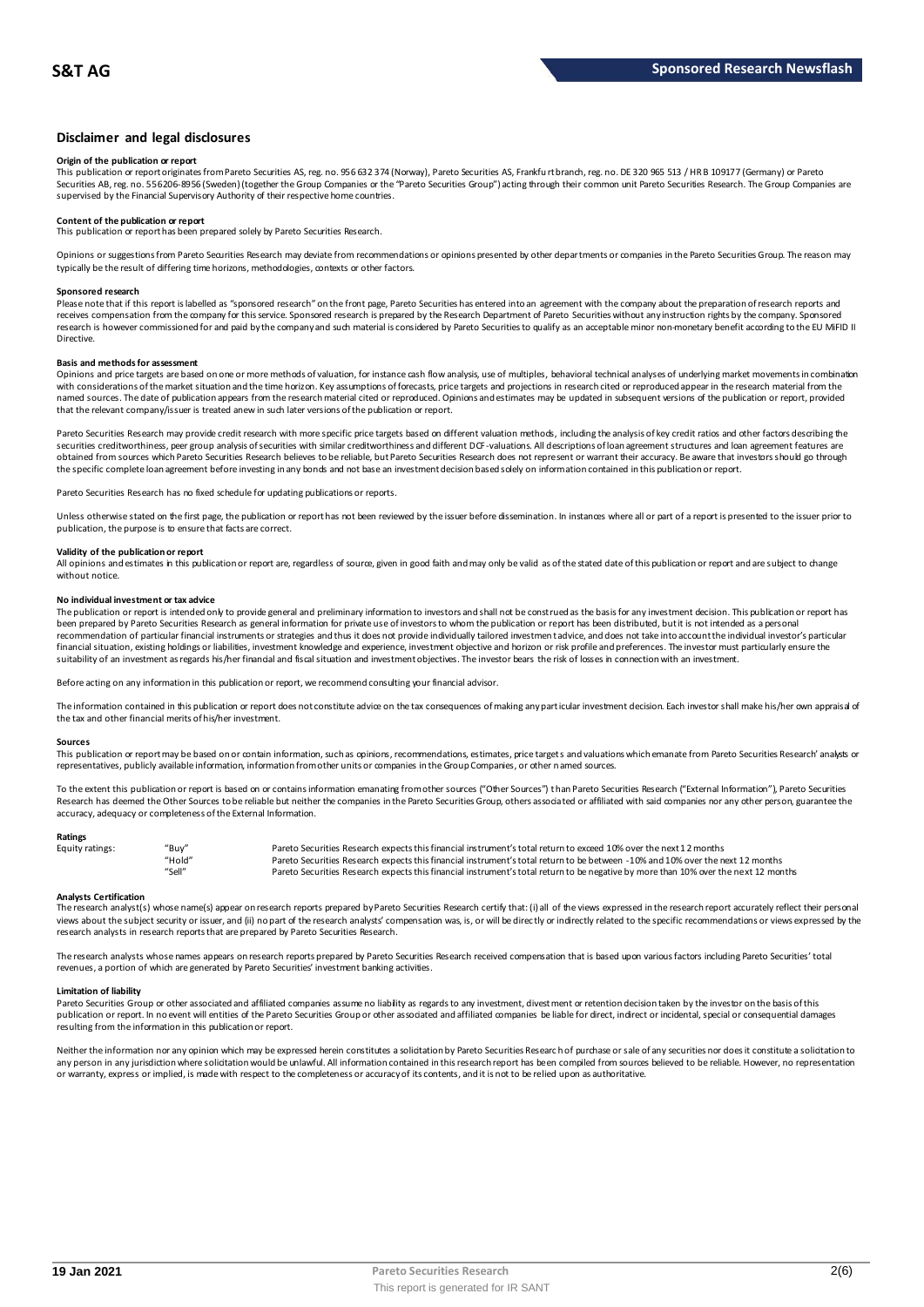#### **Risk information**

The risk of investing in certain financial instruments, including those mentioned in this document, is generally high, as their market value is exposed to a bt of different factors such as the operational and financial conditions of the relevant company, growth prospects, change in interest rates, the economic and political environment, foreign exchange rates, shifts in market sentiments etc. Where an investment or security is denominated in a different currency to the investor's currency of reference, changes in rates of exchange may have an adverse effect on the value, price or income of or from that investment to the investor. Past performance is not a guide to future performance. Estimates of future performance are based on assumptions that may not be realized. When investing in individual shares, the investor may lose all or part of the investments.

#### **Conflicts of interest**

Companies in the Pareto Securities Group, affiliates or staff of companies in the Pareto Securities Group, may perform services for, solicit business from, make a market in, hold long or short positions in, or otherwise be interested in the investments (including derivatives) of any company mentioned in the publication or report.<br>In addition Pareto Securities Group, or affiliates, may from time to time have a broking, advisory o

acting as that company's official or sponsoring broker and providing investment banking or other financial services. It is the policy of Pareto to seek to act as corporate adviser or broker to some of the companies which are covered by Pareto Securities Research. Accordingly companies covered in any Research may be the subject o f marketing initiatives by the Investment Banking Department.

To limit possible conflicts of interest and counter the abuse of inside knowledge, the analysts of Pareto Securities Research are subject to internal rules on sound ethical conduct, the management of inside information, handling of unpublished research material, contact with other units of the Group Companies and personal account dealing. The internal rules have been prepared in accordance with applicable legislation and relevant industry standards. The object of the internal rules is for example to ensure that no analyst will abuse or cause others to abuse confidential information. It is the policy of Pareto Securities Research that no link exists between revenues from capital markets activities and individual analyst remuneration. The Group Companies are members of national stockbrokers' associations in each of the countries in which the Group Companies have their head offices. Internal rules have been developed in accordance with recommendations issued by the stockbrokers associations. This material has been prepared following the Pareto Securities Conflict of Interest Policy.

The guidelines in the policy indude rules and measures aimed at achieving a sufficient degree of independence between various departments, business areas and sub-business areas within the Pareto Securities Group in order to, as far as possible, avoid conflicts of interest from arising between such departments, business areas and sub-business areas as well as their customers. One purpose of such measures is to restrict the flow of information between certain business areas and sub-business areas within the Pareto Securities Group, where conflicts of interest may arise and to safeguard the<br>impartialness of the empl The guidelines in the policy indude rules and measures aimed at achieving a sufficient degree of independence between various departments, business areas and sub-business areas within the Pareto<br>Securities Group in order t Pareto Securities Group rules concerning contacts with covered companies and rules concerning personal account trading carried out by analysts.

#### **Distribution restriction**

The securities referred to in this publication or report may not be eligible for sale in some jurisdictions and persons into whose possession this document comes should inform themselves about and observe Pareto Securities Group rules concerning contacts with covered companies and rules concerning personal account trading carried out by analysts.<br>Distribution restriction<br>The securities referred to in this publication or rep Authority (FCA).

This research is only intended for and may only be distributed to institutional investors in the United States and U.S entities seeking more information about any of the issuers or securities discussed in this report should contact Pareto Securities Inc. at 150 East 52nd Street, New York, NY 10022, Tel. 212 829 4200.

Pareto Securities Inc. is a broker-dealer registered with the U.S. Securities and Exchange Commission and is a member of FINRA & SIPC. U.S. To the extent required by applicable U.S. laws and regulations, Pareto Securities Inc. accepts responsibility for the contents of this publication. Investment products provided by or through Pareto Securities Inc. or Pareto Securities Research are not FDIC insured, may lose<br>value and a sale or subscription, nor shall it or any part of it form the basis of or be relied on in connection with any contract or commitment whatsoever. The securities of non-U.S. issuers may not be registered with or subject to SEC reporting and other requirements. The information available about non-U.S. companies may be limited, and non-U.S. companies are generally not subject to the same unifom auditing and<br>reporting standards as U some non-U.S. companies may not be as liquid as securities of comparable U.S. companies. Fluctuations in the values of national currencies, as well as the potential for governmental restrictions on currency movements, can significantly erode principal and investment returns.

Pareto Securities Research may have material conflicts of interest related to the production or distribution of this research report which, with regard to Pareto Securities Research, are disclosed herein.

#### **Distribution in Singapore**

Pareto Securities Pte Ltd holds a Capital Markets Services License is an exempt financial advisor under Financial Advisers Ac t, Chapter 110 ("FAA") of Singapore and a subsidiary of Pareto Securities AS.

This report is directed solely to persons who qualify as "accredited investors", "expert investors" and "institutional investors" as defined in section 4A(1) Securities and Futures Act, Chapter 289 ("SFA") Distribution in Singapore<br>Pareto Securities Pte Ltd holds a Capital Markets Services License is an exempt financial advisor under Financial Advisers Act, Chapter 110 ("FAA") of Singapore and a subsidiary of Pareto Securiti person. You should seek advice from a financial adviser regarding the suitability of any product referred to in this report, taking into account your specific financial objectives, financial situation or particular needs before making a commitment to purchase any such product. Please contact Pareto Securities Pte Ltd, 16 Collyer Quay, # 2 7-02 Income at Raffles, Singapore 049318, at +65 6408 9800 in matters arising<br>from, or in connec

#### **Additional provisions on Recommendations distributed in the Canada**

needs before making a commitment to purchase any such product. Please contact Pareto Securities Pte Ltd, 16 Collyer Quay, #2 7-02 Income at Raffles, Singapore 049318, at +65 6408 9800 in matters arisin<br>from, or in connecti That may be described herein. This research report are advised that this research report is not, and under no circumstances is it to be construed as an offer to sell or a solicitation of or an offer to buy any securities<br>t securities. No securities commission or similar regulatory authority in Canada has reviewed or in any way passed upon this research report or the merits of any securities described or discussed herein and any representation to the contrary is an offence. Any securities described or discussed within this research report may only be distributed in Canada in accordance with applicable provincial and territorial securities laws. Any offer or sale in Canada of the securities described or discussed herein will be made only under an exemption from the requirements to file a prospectus with the relevant Canadian securities regulators and only by a dealer properly registered under applicable securities laws or, alternatively, pursuant to an exemption from the dealer registration requirement in the relevant province or territory of Canada in which such offer or sale is made. Under no circumstances is the information contained herein to be construed as investment advice in any province or territory of Canada nor should it be construed as being tailored to the needs of the recipient. Canadian recipients are advised that Pareto Securities AS, its affiliates and its authorized agents are not responsible for, nor do they accept, any liability whatsoever for any direct or consequential loss arising from any use of this research report or the information contained herein.

### **Distribution in United Kingdom**

This publication is issued for the benefit of persons who qualify as eligible counterparties or professional dients and should be made available only to such persons and is exempt from the restriction on financial promotion in s21 of the Financial Services and Markets Act 2000 in reliance on provision in the FPO. This publication is issued for the benefit of persons who qualify as eligible counterparties or professional dients and should be made available only to such persons and is exempt from the restriction on<br>financial promotio

#### **Copyright**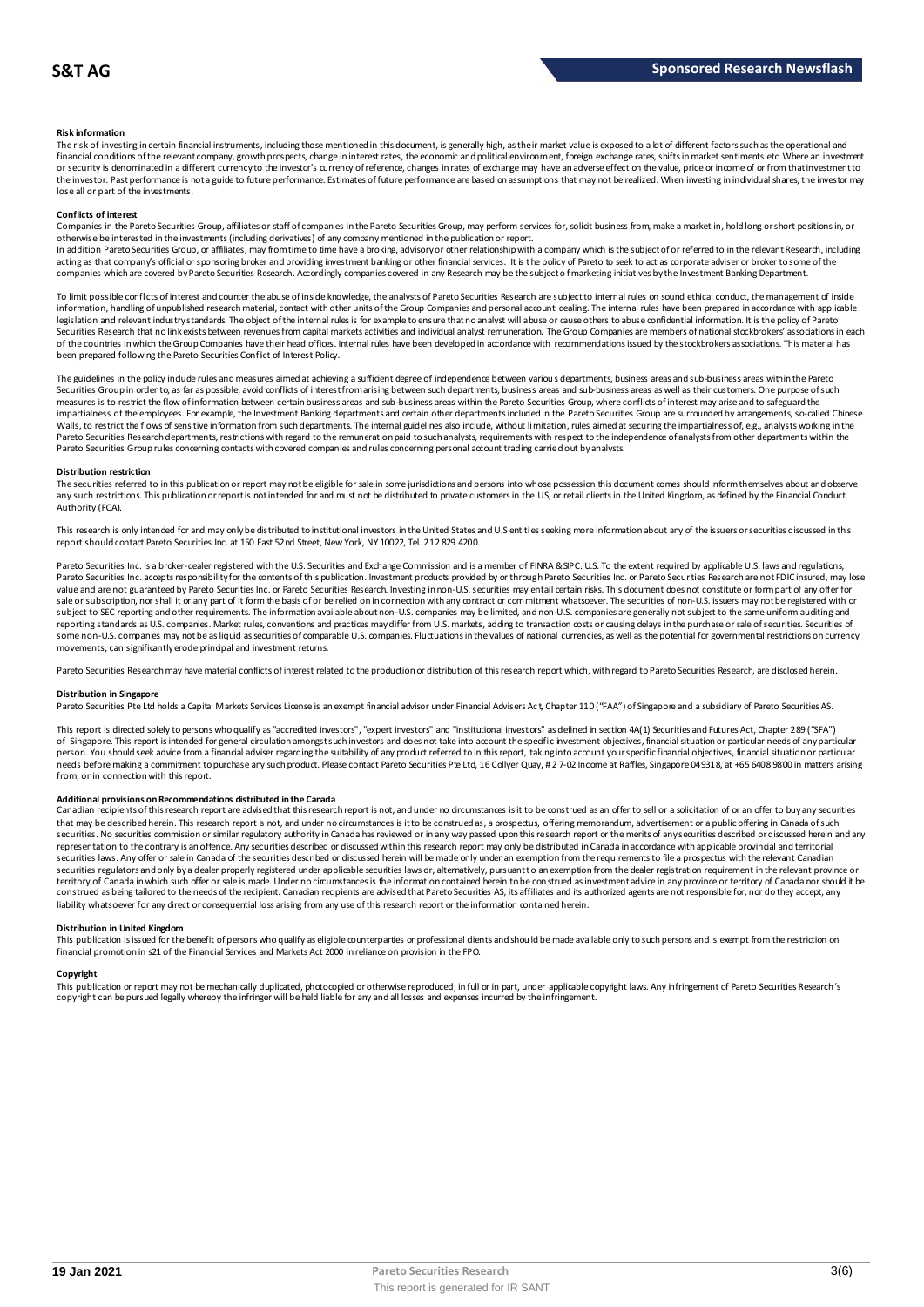### **Appendix A**

Disclosure requirements pursuant to the Norwegian Securities Trading Regulations section 3-10 (2) and section 3-11 (1), letters a-b

The below list shows companies where Pareto Securities AS - together with affiliated companies and/or persons – own a portion of the shares exceeding 5 % of the total share capital in any company<br>where a recommendation has

|                                                                                  |                                       |        | Disclosure requirements bursuant to the Norwegian Securities Trading Regulations section 3-10(2) and section 3-11(1). Jetters a-b                       |                             |       |
|----------------------------------------------------------------------------------|---------------------------------------|--------|---------------------------------------------------------------------------------------------------------------------------------------------------------|-----------------------------|-------|
| where a recommendation has been produced or distributed by Pareto Securities AS. |                                       |        | The below list shows companies where Pareto Securities AS - together with affiliated companies and/or persons – own a portion of the shares exceeding 5 |                             |       |
| Companies                                                                        | No. of shares Holdings in % Companies |        |                                                                                                                                                         | No. of shares Holdings in % |       |
| <b>Helgeland Sparebank</b>                                                       | 2.015.935                             | 9.66%  | SpareBank 1Østfold Akersh                                                                                                                               | 1,139,560                   | 9.20% |
| Pareto Bank ASA                                                                  | 16.234.430                            | 23.24% | Sparebanken Vest                                                                                                                                        | 6.735.132                   | 6.28% |
|                                                                                  |                                       |        |                                                                                                                                                         |                             |       |

| i ieigeidilu opaiebalin    | 2.U N.JJJ  | <b>3.0070</b>               | <b>SPAILD AIR ILLUSTION AND ST</b>                                                                                                     | 1. 133.300 | <b>J.LU /0</b>              |
|----------------------------|------------|-----------------------------|----------------------------------------------------------------------------------------------------------------------------------------|------------|-----------------------------|
| Pareto Bank ASA            | 16.234.430 | 23.24%                      | Sparebanken Vest                                                                                                                       | 6.735.132  | 6.28%                       |
|                            |            |                             | Pareto Securities AS or its affiliates own as determined in accordance with FINRA Rule 2241, 1 % or more of the equity securities of : |            |                             |
| Companies                  |            | No. of shares Holdings in % | Companies                                                                                                                              |            | No. of shares Holdings in % |
| DOF ASA                    | 3.789.844  | 1.29%                       | SpareBank 1SMN                                                                                                                         | 1.876.052  | 1.44%                       |
| <b>Helgeland Sparebank</b> | 2,015,935  | 9.66%                       | SpareBank 1Østfold Akersl                                                                                                              | 1,139,560  | 9.20%                       |
| NHST Media Group AS        | 17,900     | 139%                        | SpareBank 1Østlandet                                                                                                                   | 3,153,952  | 2.94%                       |
| Pareto Bank ASA            | 16,234,430 | 23.24%                      | Sparebanken Møre                                                                                                                       | 305.369    | 3.09%                       |
| Selvaag Bolig ASA          | 2.812.269  | 3.00%                       | Sparebanken Sør                                                                                                                        | 433.544    | 2.77%                       |
| SpareBank 1BV              | 1,640.220  | 2.60%                       | Sparebanken Vest                                                                                                                       | 6.735.132  | 6.28%                       |
| SpareBank 1Nord-Norge      | 3.872.656  | 3.86%                       | <b>Totens Sparebank</b>                                                                                                                | 78.246     | 1.28%                       |
|                            |            |                             |                                                                                                                                        |            |                             |

Pareto Securities AS may hold financial instruments in companies where a recommendation has been produced or distributed by Pareto Securities AS in connection with rendering investment services, including Market Making.

| naterial interest" means holdings exceeding a value of NOK 50 000. |             |           |                          |             |           |                             |             |          |
|--------------------------------------------------------------------|-------------|-----------|--------------------------|-------------|-----------|-----------------------------|-------------|----------|
|                                                                    | Analyst     | Total     |                          | Analyst     | Total     |                             | Analyst     | Total    |
| Company                                                            | holdings*   | holdings  | Company                  | holdings*   | holdings  | Company                     | holdings*   | holdings |
| Aker ASA                                                           | 500         | 1,794     | Frontline                | 0           | 46,918    | <b>REC Silicon</b>          | $\mathsf 0$ | 35,500   |
| Aker BP                                                            | $\mathbf 0$ | 32,692    | Gjensidige Forsikring    | 0           | 7,294     | SalM ar                     | $\mathbf 0$ | 305      |
| Aker Carbon Capture                                                | $\mathbf 0$ | 273,918   | Golden Ocean Group       | $\Omega$    | 1,433     | Sandnes Sparebank           | $\Omega$    | 127,013  |
| Aker Offshore Wind                                                 | $\mathbf 0$ | 135,703   | Grieg Seafood            | 0           | 13,150    | Sbanken ASA                 | $\mathbf 0$ | 4,520    |
| American Shipping Company                                          | $\mathbf 0$ | 3,780     | Hafnia Limited           | 0           | 99,500    | Scatec Solar                | $\mathbf 0$ | 20,000   |
| Aprila Bank ASA                                                    | $\mathbf 0$ | 22,675    | HydrogenPro              | $\mathbf 0$ | 37,395    | Schibsted ASA B Aksjer      | $\mathsf 0$ | 569      |
| Archer                                                             | $\mathbf 0$ | 32,730    | Ice Group ASA            | $\mathbf 0$ | 190,000   | Selvaag Bolig               | $\mathbf 0$ | 50,000   |
| Arcus                                                              | $\mathbf 0$ | 2,784     | Komplett Bank            | 0           | 99,300    | Skitude                     | $\mathsf 0$ | 12,695   |
| Atlantic Sapphire                                                  | $\mathbf 0$ | 10,010    | Kongsberg Gruppen        | 0           | 35,581    | SpareBank 1BV               | 0           | 7,000    |
| Austevoll Seafood                                                  | $\mathbf 0$ | 29,135    | <b>KWS</b>               | 75          | 75        | SpareBank 1 Nord-Norge      | $\mathsf 0$ | 1,850    |
| Avance Gas                                                         | $\mathbf 0$ | 3,362     | Lerøy Seafood Group      | $\mathbf 0$ | 18,068    | SpareBank 1 SMN             | $\mathbf 0$ | 13,350   |
| Axactor                                                            | $\mathbf 0$ | 44,376    | M owi                    | 0           | 4,819     | SpareBank 1 SR-Bank         | 0           | 9,643    |
| <b>B2Holding AS</b>                                                | $\mathbf 0$ | 14,075    | M PC Container Ships     | 0           | 41,175    | Sparebank 1Østfold Akershus | $\mathsf 0$ | 1,252    |
| <b>BASF</b>                                                        | 270         | 270       | <b>NORBIT ASA</b>        | 0           | 5,428     | SpareBank 1Østlandet        | $\mathbf 0$ | 8,621    |
| Bonheur                                                            | $\mathbf 0$ | 32,355    | Nordic Semiconductor     | $\mathbf 0$ | 5,100     | Sparebanken Møre            | $\mathbf 0$ | 180      |
| Borregaard ASA                                                     | $\mathbf 0$ | 500       | Norsk Hydro              | 0           | 107,171   | Sparebanken Sør             | 0           | 16,235   |
| Bouvet                                                             | 0           | 294       | Norske Skog              | 0           | 8,225     | Sparebanken Vest            | $\mathsf 0$ | 16,185   |
| <b>BRABank</b>                                                     | 0           | 74,607    | Norwegian Energy Company | 0           | 790       | Sparebanken Øst             | $\mathsf 0$ | 1,500    |
| <b>BW</b> Energy                                                   | $\mathbf 0$ | 43,075    | Norwegian Finans Holding | 0           | 3,210     | Stolt-Nielsen               | $\mathsf 0$ | 1,817    |
| <b>BW LPG</b>                                                      | $\mathbf 0$ | 11,246    | Norwegian Property       | 0           | 13,150    | Storebrand                  | $\mathbf 0$ | 9,732    |
| <b>BW Offshore</b>                                                 | $\mathbf 0$ | 11,326    | <b>NTS</b>               | $\Omega$    | 2,272     | Subsea 7                    | $\mathbf 0$ | 9,226    |
| <b>DNB</b>                                                         | $\mathbf 0$ | 29,908    | Ocean Yield              | $\Omega$    | 67,710    | Telenor                     | $\Omega$    | 4,249    |
| <b>DNO</b>                                                         | $\mathbf 0$ | 217,978   | OHT                      | 0           | 2,650     | <b>TGS-NOPEC</b>            | $\mathbf 0$ | 1,300    |
| <b>DOF</b>                                                         | $\mathbf 0$ | 2,366,346 | Okeanis Eco Tankers      | 0           | 22,000    | Volue                       | $\mathbf 0$ | 15,148   |
| Elkem                                                              | $\mathbf 0$ | 35,710    | Orkla                    | 0           | 19,353    | <b>VOW</b>                  | $\mathbf 0$ | 5,981    |
| Entra                                                              | $\mathbf 0$ | 10,382    | Panoro Energy            | 0           | 9,795     | Wallenius Wilhelmsen        | $\mathbf 0$ | 46,100   |
| Equinor                                                            | $\mathbf 0$ | 3,053     | Pareto Bank              | 0           | 2,410,820 | XXL                         | $\mathsf 0$ | 12,534   |
| Europris                                                           | $\mathbf 0$ | 11,056    | Pexip Holding            | 0           | 44,583    | Yara                        | $\mathbf 0$ | 14,365   |
| Fjord1ASA                                                          | $\mathbf 0$ | 50,000    | PGS                      | 0           | 11,676    | Zaptec                      | 0           | 65,800   |
| Fjordkraft Holding                                                 | $\mathbf 0$ | 12,605    | Protector Forsikring     | 0           | 13,400    |                             |             |          |
| <b>Flex LNG</b>                                                    | $\Omega$    | 14,312    | Quant af uel             | 0           | 1,120,190 |                             |             |          |
|                                                                    |             |           |                          |             |           |                             |             |          |

This overview is updated monthly (last updated 15.01.2021). \*Analyst holdings ref ers t o posit ions held by t he Paret o Securit ies AS analyst covering t he company.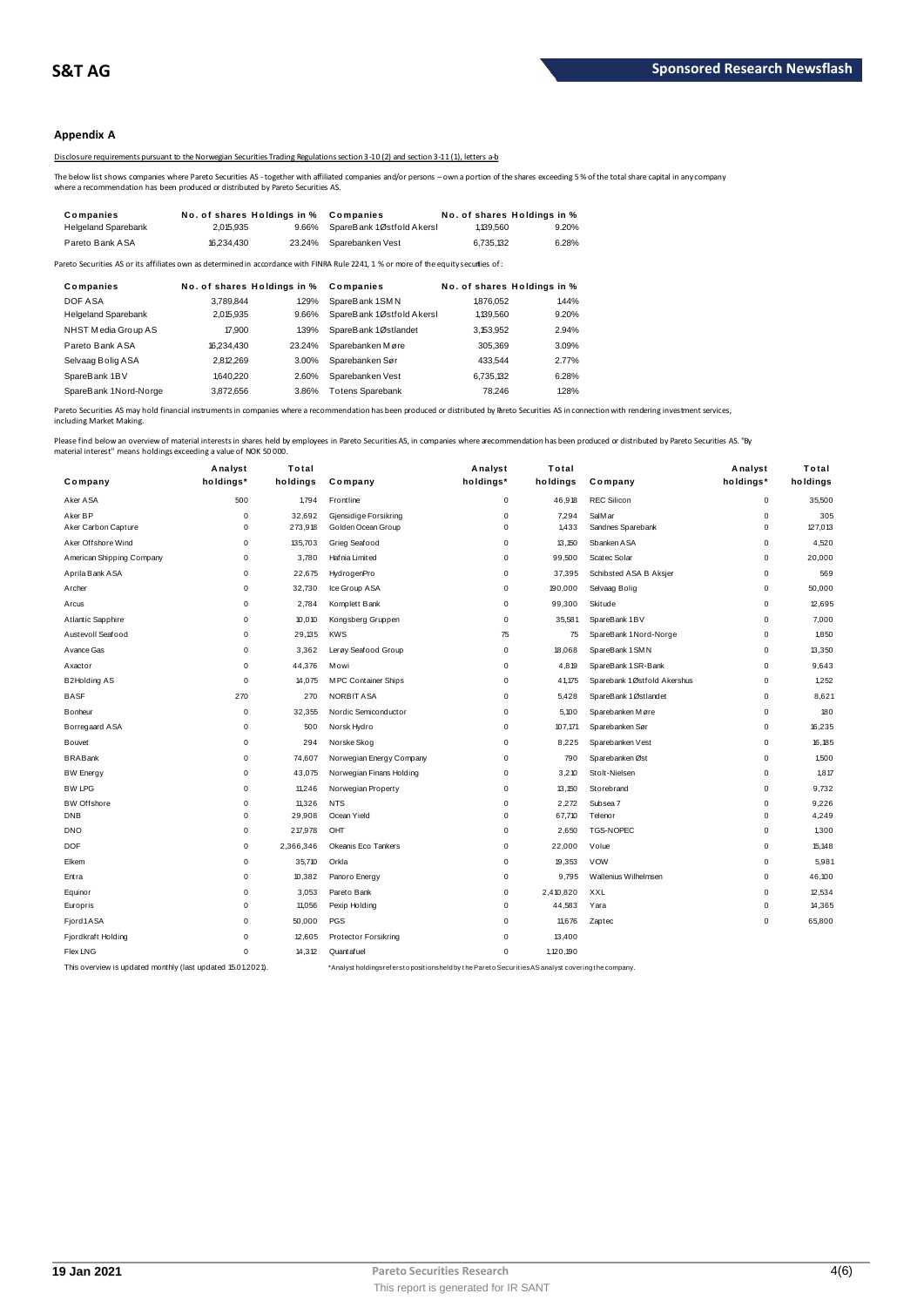## **Appendix B**

Disclosure requirements pursuant to the Norwegian Securities Trading Regulation § 3-11, letters e-f, ref the Securities Trading Act Section 3-10

Overview over issuers of financial instruments where Pareto Securities AS have prepared or distributed investment recommendation, where Pareto Securities AS have been lead manager/co-lead manager<br>or have rendered publicly or have rendered publicly known not immaterial investment banking services over the previous 12 months:

| 24SevenOffice Scandinavia   | <b>Flexistore AS</b>               | Nordic Halibut             |
|-----------------------------|------------------------------------|----------------------------|
| Acconer AB                  | Genel Energy                       | Norwegian Block Exchange   |
| Africa Energy Corp          | Hafnia Ltd.                        | Odf jell SE                |
| Akershus Energi             | Helgeland Sparebank                | OHT                        |
| Akva Group                  | HKN Energy Ltd                     | Pelagia Holding AS         |
| American Tanker, Inc.       | Hof set h BioCare                  | Pexip Holding              |
| Aprila Bank ASA             | House of Control                   | <b>PGS</b>                 |
| Boreal Holding AS           | HydrogenPro                        | Pioneer Property Group ASA |
| Borr Drilling Limited       | Idavang A/S                        | Quantafuel                 |
| <b>BRAbank</b>              | Instabank ASA                      | <b>REC Silicon</b>         |
| Brooge Energy Limited       | Klaveness Combination Carriers ASA | Salmon Evolution           |
| Bulk Infrastructure Holding | <b>KLP</b>                         | SandnesSparebank           |
| <b>BWEnergy</b>             | Komplett Bank                      | Scorpio Bulkers            |
| Cibus Nordic Real Estate    | Kongsberg Automotive               | SeadrillLtd                |
| Cloudberry Clean Energy     | Kraft Bank                         | Skitude                    |
| CrayoNano AS                | Meltwater                          | Sparebanken Vest           |
| Digiplex                    | Mercell                            | Talos Energy Inc           |
| <b>DOF</b>                  | Mint ra Group                      | Tise AS                    |
| DOF Subsea AS               | <b>MPC Container Ships</b>         | Trønderenergi AS           |
| <b>ELOP</b>                 | MutaresSE& Co. KGaA                | WatercirclesForsikring ASA |
| Endur ASA                   | Navigator Holdings Ltd.            | West Coast Salmon          |
| Fertiberia S.A.R.L.         | <b>Navios</b>                      | Wheel.me                   |
| Fjordkraft Holding          | Next BiometricsGroup               |                            |
|                             |                                    |                            |

*This overview is updated monthly (this overview is for the period 31.12.2019 – 31.12.2020).*

### **Appendix C**

| <b>APPOINING</b>                |                                                                                            |
|---------------------------------|--------------------------------------------------------------------------------------------|
|                                 | Disclosure requirements pursuant to the Norwegian Securities Trading Requilation § 3-11(4) |
| Distribution of recommendations |                                                                                            |
| Recommendation                  | % distribution                                                                             |
| Buy                             | 69%                                                                                        |
| Hold                            | 27%                                                                                        |
| Sell                            | 3%                                                                                         |
|                                 |                                                                                            |

| ັບບ                                             | $\mathsf{v}$   |
|-------------------------------------------------|----------------|
| Distribution of recommendations (transactions*) |                |
| Recommendation                                  | % distribution |
| Buy                                             | 83%            |
| Hold                                            | 17%            |
| Sell                                            | 0%             |
|                                                 |                |

\* Companies under coverage with which Pareto Securities Group has on-going or completed public investment banking services in the previous 12 months This overview is updated monthly (last updated 15.01.2021).